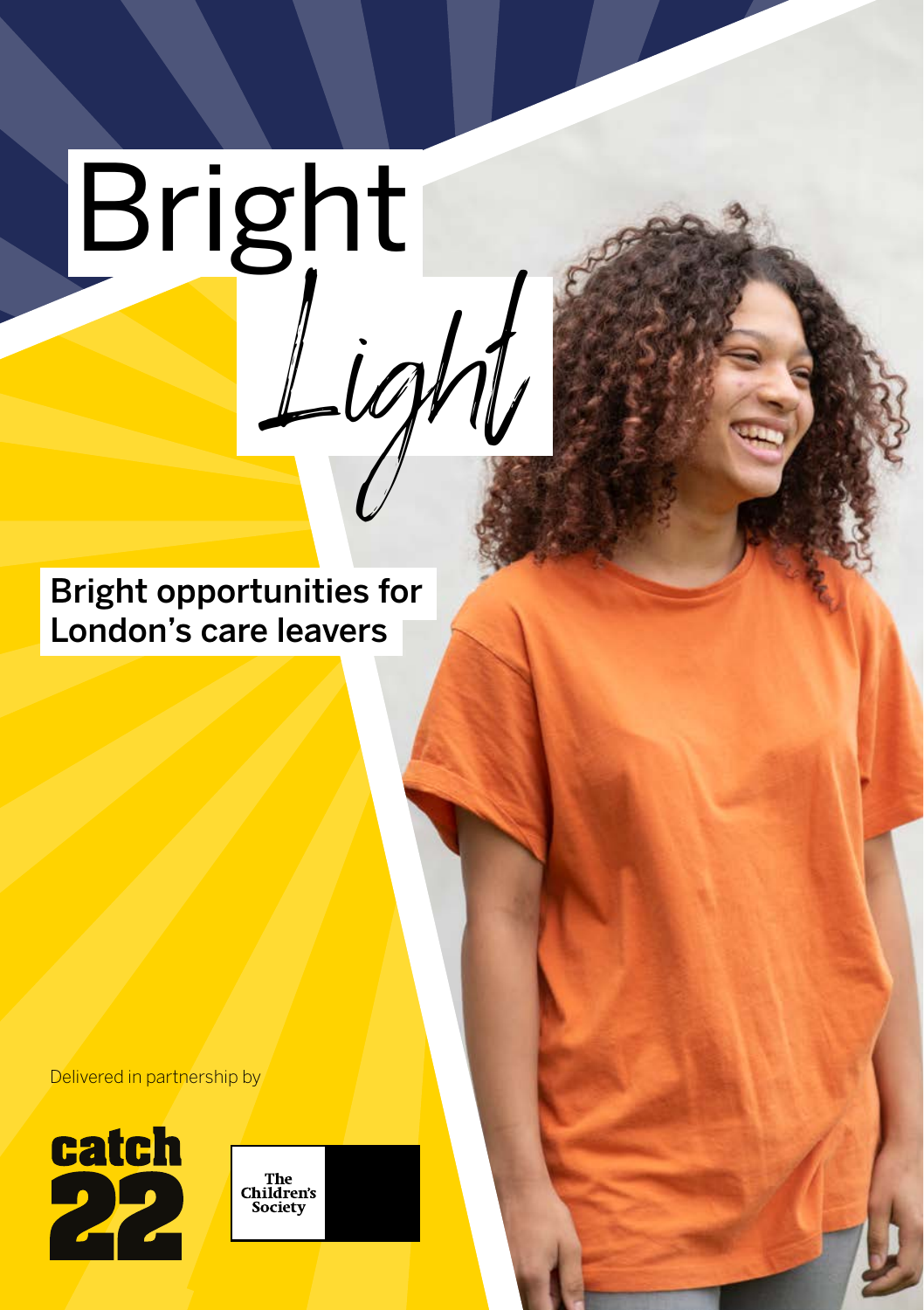# Do you want help to find.<br>VINN NealMVDle

If you're aged 16 to 25 years old, London-based, and have the motivation to succeed, Bright Light can help find you a training, apprenticeship or employment opportunity to launch your career.

The programme, delivered by Catch22 and The Children's Society, includes workshops designed to build confidence, refine your applications and to get you where you want to be.

With Bright Light, you receive full support to find a role and, if you are placed in an apprenticeship, you earn and learn at the same time. We'll also provide you with a career coach for up to 18 months.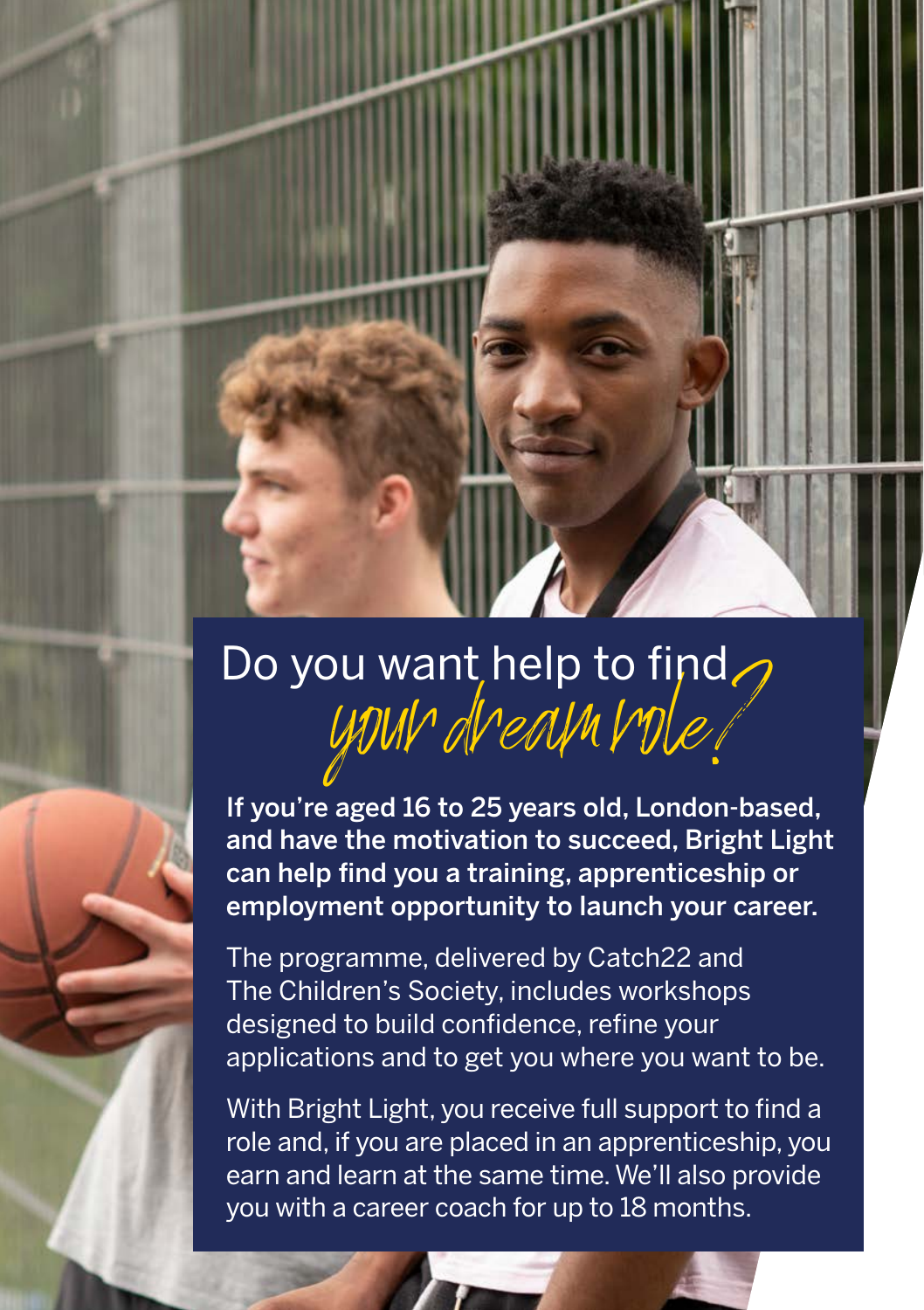# What we offer



Tailored one-to-one coaching to help you achieve your goals



Financial support for travel, clothing and other expenses related to seeking an apprenticeship and starting work



# Guidance with job applications,

CV and skill development



### Regular appointments

with a career coach



## Access to employment and apprenticeship opportunities

and further training



#### Referrals to services

which address your personal barriers to employment



### Workshops focussed on interview techniques and

building self-confidence



12 to 18 months of ongoing support after starting employment, apprenticeship or training